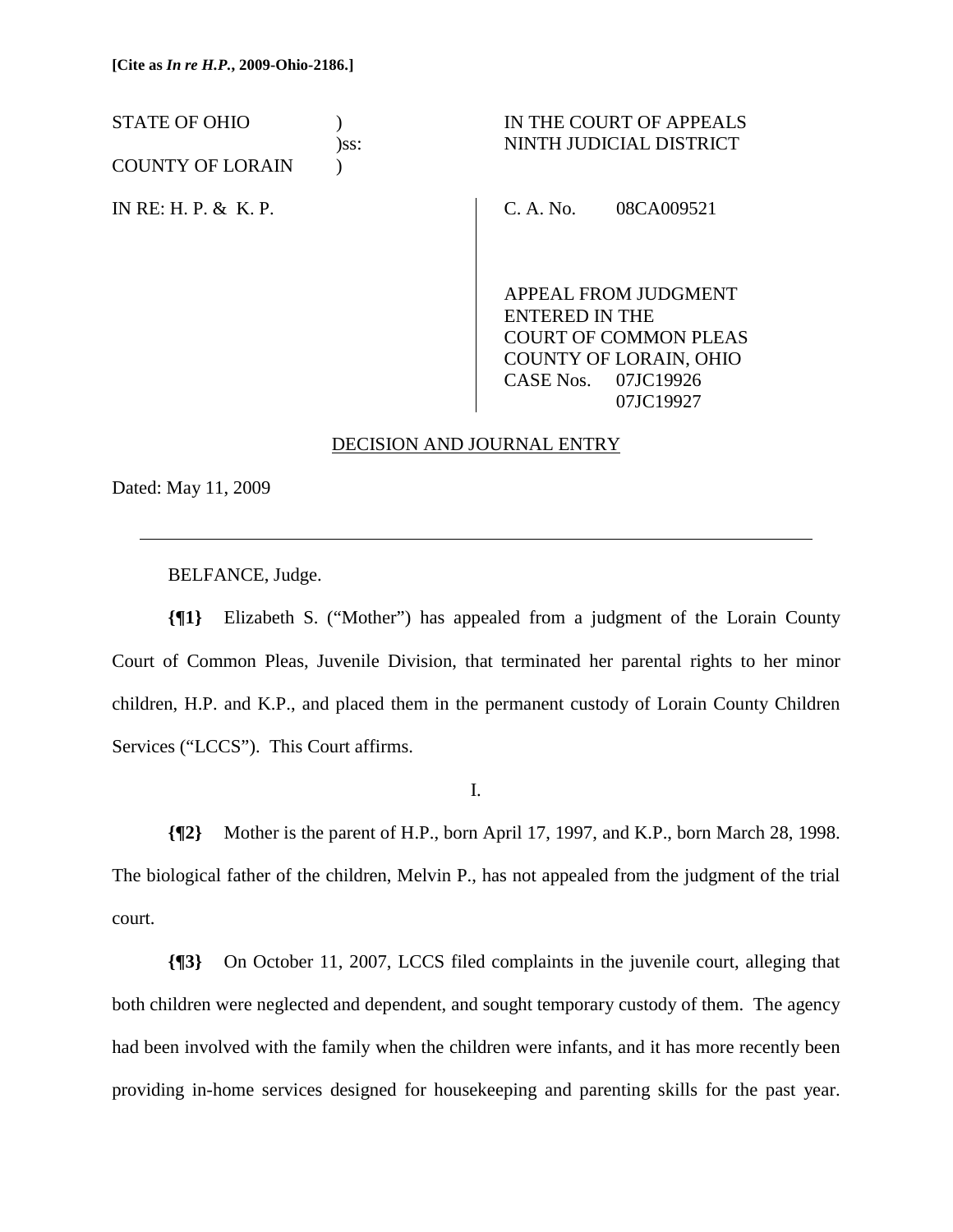The present case included allegations that one of Mother's boyfriends had sexually abused K.P. and, also, that Mother had taken the children to that man's home where the children were offered beer, cigarettes, and marijuana. In addition, the complaint alleged that ten-year-old K.P. had been hospitalized twice during the summer of 2007 as a result of suicide threats and extreme behavior at school. That behavior included throwing a desk, locking his teacher in a room, threatening to find a sharp object to cut himself, and threatening to throw himself off a bridge. The agency also expressed concern with family interactions observed at the hospital. Elevenyear-old H.P. reportedly functioned in a parenting role and calmed K.P., while Mother yelled and screamed at him. This case was initiated when the children actually contacted someone because they were concerned with Mother's safety. Mother had brought a man home from the grocery, and he reportedly engaged in sexual activity with Mother in front of the children. The children were concerned that he would be coming back to the house the next day while they were in school and they were worried about Mother's safety. The individual contacted by the children notified LCCS.

**{¶4}** In general, the agency was concerned that the children's emotional, medical, educational, and nurturing needs were not being met, and that the children had been sexually abused and were at risk of further abuse. Accordingly, a case plan was developed which required Mother to: (1) obtain a psychological evaluation; (2) attend parenting classes; (3) keep the home safe and sanitary; and (4) not permit strangers and unsafe people in the home and not take rides from them. On December 27, 2007, the trial court adjudicated the children neglected and dependent and granted temporary custody to LCCS. On September 16, 2008, LCCS moved for permanent custody. Following a hearing, the trial court granted the agency's motion for permanent custody, finding that the children could not be placed with either parent within a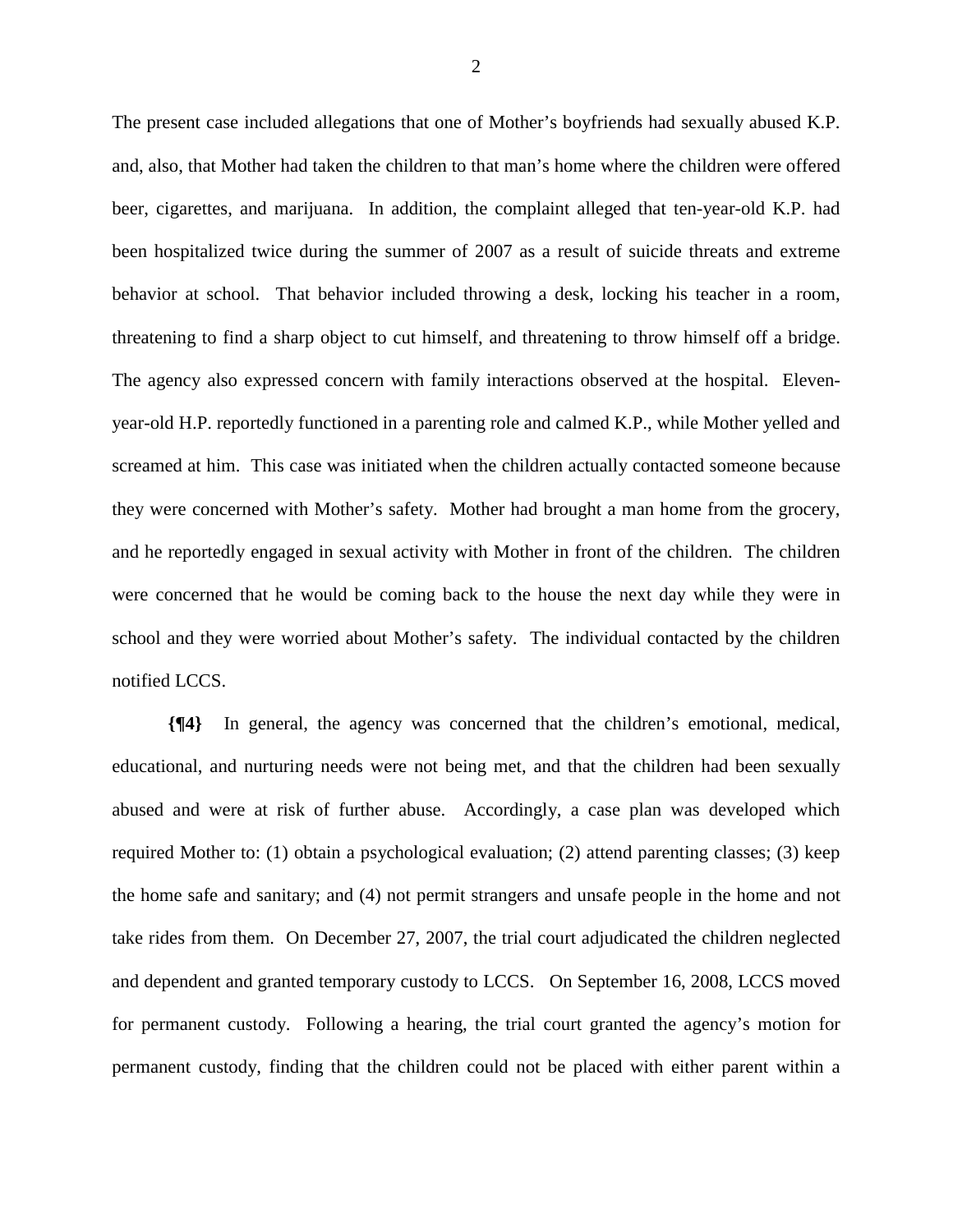reasonable time or should not be placed with a parent and, furthermore, that it was in the best interests of the children to be placed in the permanent custody of the agency. Mother has timely appealed and has assigned two errors for review.

### II.

### Assignment of Error I.

"The trial court erred in awarding permanent custody where there was a strong parent/child bond."

#### Assignment of Error II.

"The trial court's decision was against the manifest weight of the evidence."

**{¶5}** Through her two assignments of error, Mother has asserted that the evidence did not support the trial court's finding that permanent custody was in the best interests of the children. Before a juvenile court may terminate parental rights and award permanent custody of a child to a proper moving agency it must find clear and convincing evidence of both prongs of the permanent custody test: (1) that the child is abandoned, orphaned, has been in the temporary custody of the agency for at least 12 months of a consecutive 22-month period, or that the child cannot be placed with either parent within a reasonable time or should not be placed with either parent, based on an analysis under R.C. 2151.414(E); and (2) that the grant of permanent custody to the agency is in the best interest of the child, based on an analysis under R.C. 2151.414(D). See R.C. 2151.414(B)(1) and 2151.414(B)(2); see, also, *In re William S.* (1996), 75 Ohio St.3d 95, 99. Clear and convincing evidence is that which will "produce in the mind of the trier of facts a firm belief or conviction as to the facts sought to be established." *In re Adoption of Holcomb* (1985), 18 Ohio St.3d 361, 368, quoting *Cross v. Ledford* (1954), 161 Ohio St. 469, paragraph three of the syllabus.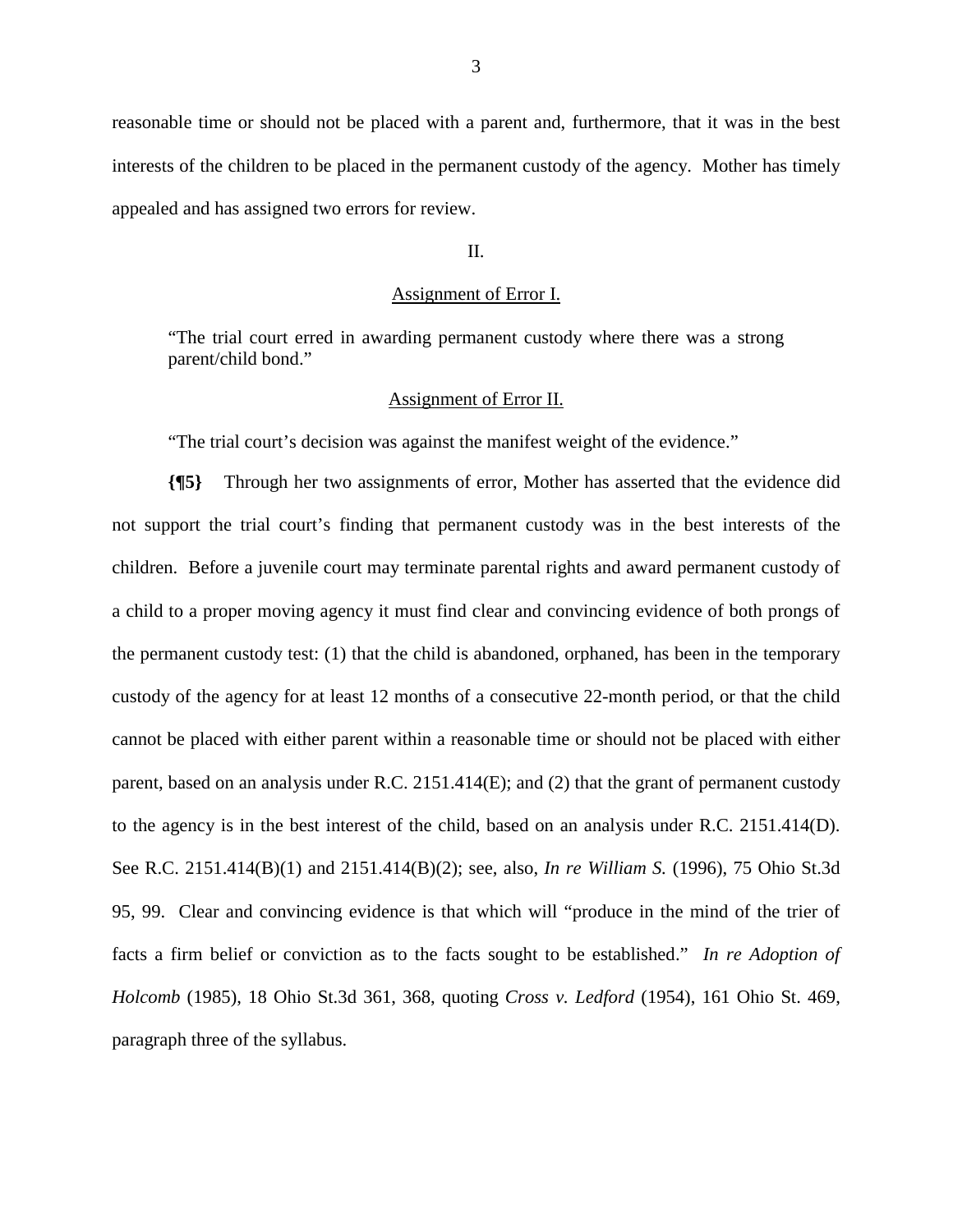**{¶6}** The trial court found that the first prong of the permanent custody test was satisfied because the children could not be placed with either parent within a reasonable time or should not be placed with a parent. See R.C. 2151.414(B)(1)(a). Mother has not challenged that finding. She has challenged only the trial court's finding on the best interest prong of the permanent custody test. See R.C. 2151.414(B)(1).

**{¶7}** When determining whether a grant of permanent custody is in the children's best interest, the juvenile court must consider: (1) the child's personal interactions and relationships; (2) the child's wishes regarding placement; (3) the custodial history of the child; (4) whether there are appropriate alternatives to permanent custody: and (5) whether any of the factors in R.C. 2151.414(E)(7) to (11) apply. R.C. 2151.414(D). "Although the trial court is not precluded from considering other relevant factors, the statute explicitly requires the court to consider all of the enumerated factors." *In re Smith* (Jan. 2, 2002), 9th Dist. No. 20711; see, also, *In re Palladino,* 11th Dist. No. 2002-G-2445, 2002-Ohio-5606, at ¶24.

**{¶8}** The first best interest factor requires the trial court to consider the interaction and interrelationship of the children with their parents, siblings, relatives, foster caregivers and outof-home providers, and any other person who may significantly affect the children. R.C. 2151.414(D).

**{¶9}** Mother had suffered a brain injury in an automobile accident when she was 14 years old. As a result, she is mentally and physically impaired. She has a guardian over her estate since her IQ was reported to be 70, she walks with a severe limp, and her vision is impaired. Numerous referrals were made by the agency to help Mother with her case plan objectives. For instance, LCCS referred Mother to Firelands Regional Medical Center Counseling and Recovery Service where she was assisted by case manager Lauren Ann Harbeck,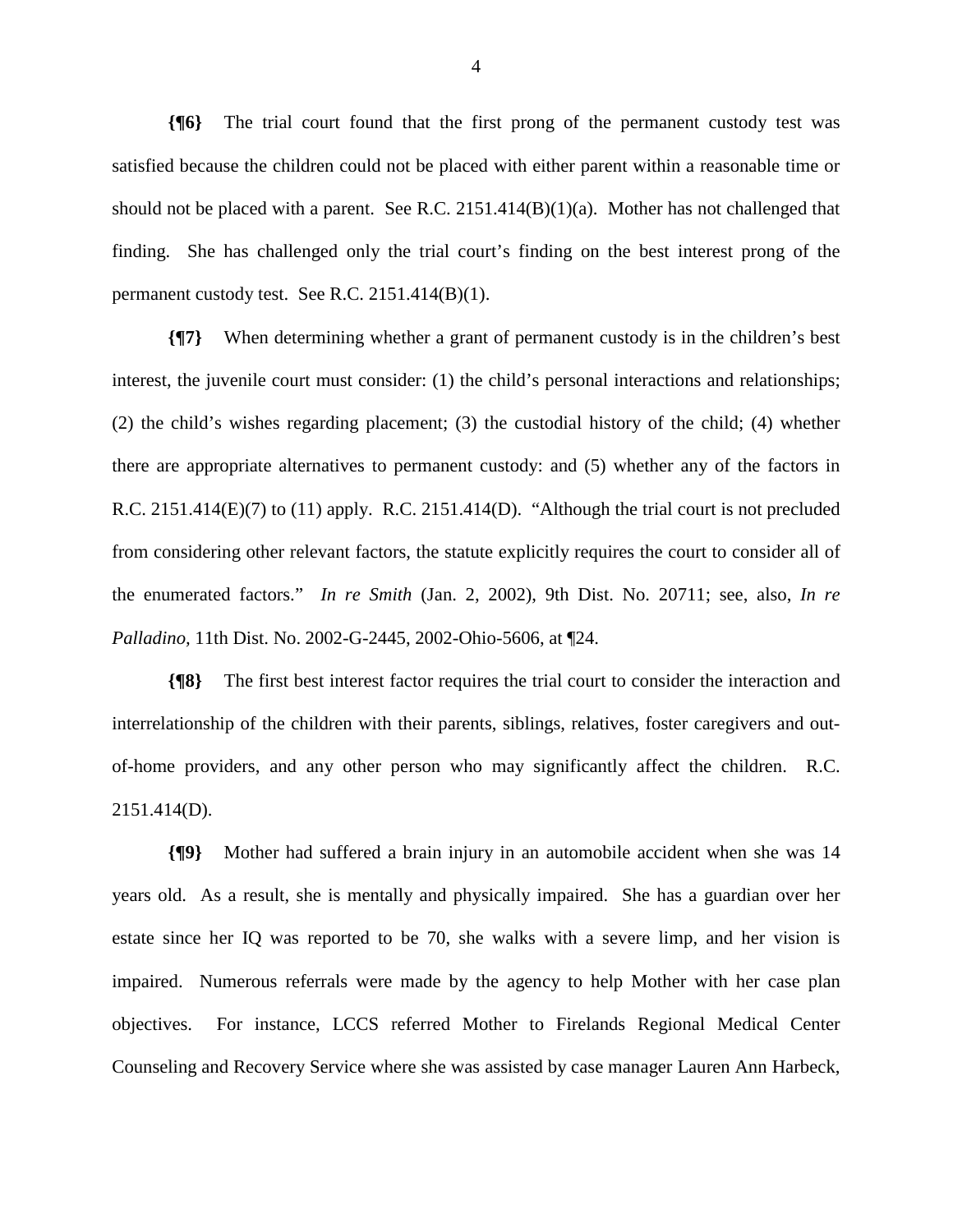as well as by a psychiatrist and counselor. Ms. Harbeck explained that Mother had been diagnosed with major depression, recurrent moderate and generalized anxiety, and traumatic brain injury with paralysis and cognitive impairment.

**{¶10}** Ms. Harbeck attempted to help Mother comply with her LCCS requirements, problem solving, and redirecting negative thoughts into positive ones. Ms. Harbeck stated that Mother is very attached to her children and very concerned about getting them back in her custody. She said that since she had been working with Mother, her home was being kept clean and organized, and there was ample food available. Ms. Harbeck testified that Mother had difficulty staying focused on topics during their sessions. She also stated that Mother believed LCCS was involved with her family only because of lies that people told about her, even though she admitted that her children had been sexually abused.

**{¶11}** Mother attended three group parenting sessions with clinical counselor Robert Reitman, who testified that he could tell from Mother's illogical and incongruent questions that she did not understand the material. Mr. Reitman then worked with Mother individually in her home for three or four weeks. Following those sessions, Mr. Reitman concluded that he could not make an impact on Mother's parenting skills, even on an individual basis. He testified that Mother failed to assume responsibility for her behavior and when she did assume responsibility, she would rationalize, justify, or minimize her erroneous behavior. She was also argumentative regarding safety issues. According to Mr. Reitman, Mother's most egregious behaviors were allowing a man who had molested K.P. to have access to her son again. He also noted that Mother was aware K.P. had observed her having sex with a man in the living room, and had observed other sexual activity in the home on another occasion. He does not believe Mother has accepted responsibility for the problems which precipitated the removal of her children, and,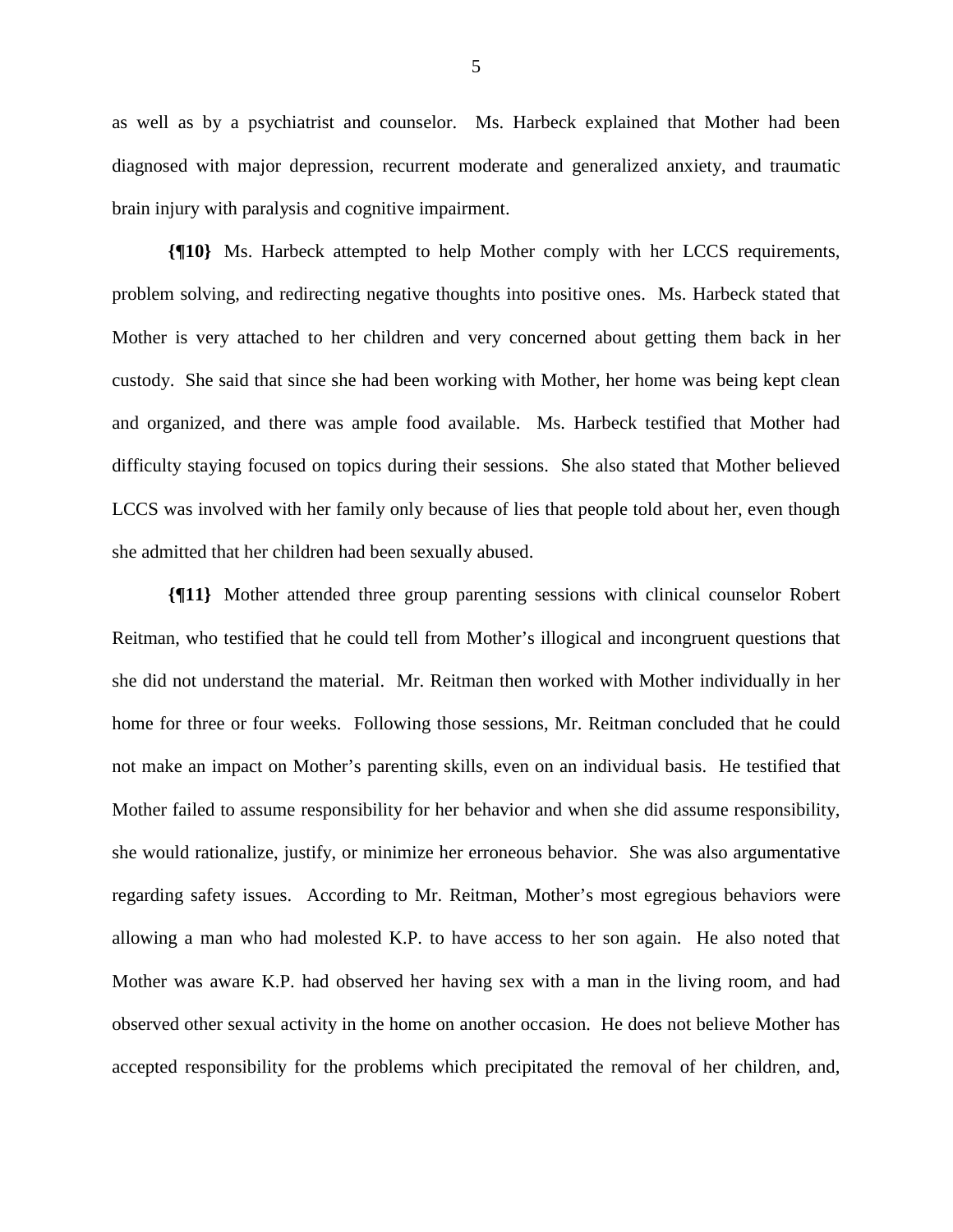based on his experience, he would have concerns about the children being returned to her. He stated that Mother lacks good judgment and the capacity to govern herself. He believes Mother does not have enough awareness of what she needs to do to protect her children.

**{¶12}** K.P. had a history of serious behavioral problems. Therefore, Mother received additional parenting help from Anecia Wharton, a psychiatric therapist whose employment duties were to help families who have children with mental illnesses learn to manage their behaviors. At one point, K.P.'s problems were so severe that he was only permitted to attend school two hours per day. In addition, as might be expected, his grades were very poor. Ms. Wharton worked with K.P. and Mother for ten months after K.P.'s first hospitalization for suicidal ideations in March 2006. At that time, K.P. had been diagnosed with depressive episodes and was on medication. One concern was that Mother was not providing his medication regularly. After ten months, Mother ended the services because she believed K.P. had improved. Ms. Wharton testified that she did not believe services should have been terminated at that time.

**{¶13}** Within six months and after K.P.'s second hospitalization in June 2007, Mother was advised to take K.P. back to Ms. Wharton. At that time, K.P. was diagnosed with acute stress disorder. Ms. Wharton attempted to work with K.P. and with Mother once again. Ms. Wharton testified that it often took several attempts to get Mother to adopt a particular skill, and even then, she would not use the skills consistently. She noted that Mother would make many inappropriate comments to her son. For example, according to Ms. Wharton, if K.P. were angry, Mother would call him "dumb." And after he was sexually abused, Mother said that "he asked for it." After such comments, K.P. would become angry, start to cry, and run to his room or outof-doors. Ms. Wharton testified that her efforts to redirect Mother were usually unsuccessful.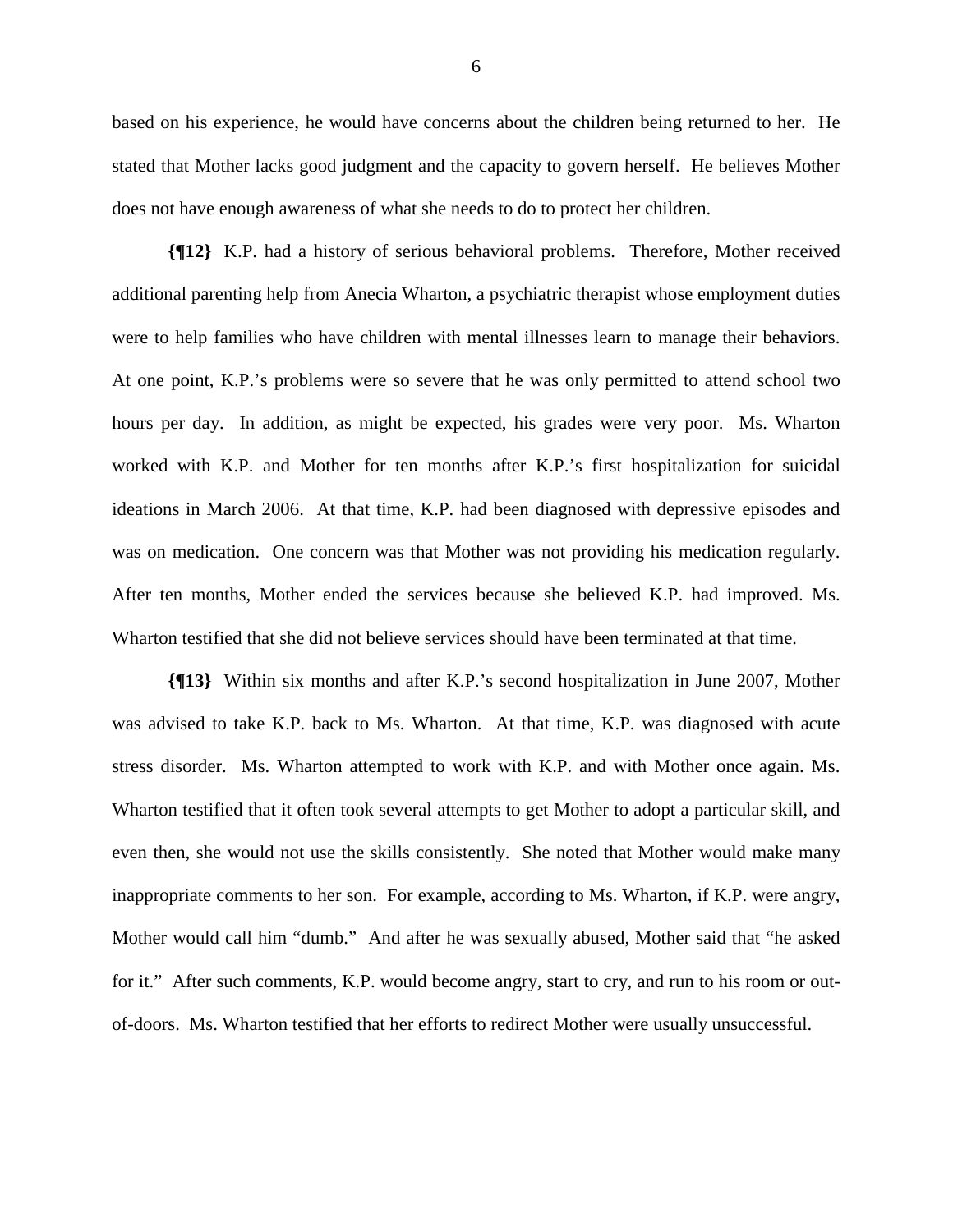**{¶14}** Ms. Wharton continued working with K.P. after he was placed in foster care. Significantly, according to the therapist, K.P.'s behavior greatly improved within two to three weeks of such placement. K.P. was following directions, managing his anger, and working out problems with his sister. He was not as violent as before and was not swearing. Since entering foster care, he had not made any suicide threats and had not been hospitalized. He progressed from attending just two hours of school each day to normal classroom attendance. By July 2008, he was able to stop all medications, and by August 2008, Ms. Wharton was able to discharge K.P. from her services entirely.

**{¶15}** There was evidence before the trial court that H.P. claimed she had been sexually abused by one of the men that Mother brought into the home. After H.P. told Mother what that man had done, Mother reportedly told H.P. to "shut up" and asked the man to remain in the home. H.P. testified to the Grand Jury in that case and the individual was indicted. At the time of the permanent custody hearing, he had not yet been tried. The record establishes that H.P. frequently took care of both her mother and her brother while they were living together. She even scheduled appointments for Mother. According to Anna Biczykowski, the caseworker assigned to this case, Mother reported that H.P. threatened to kill herself in the summer of 2007. At the time of the permanent custody hearing, H.P. was in counseling for sexual abuse, grief, and loss.

**{¶16}** Ms. Biczykowski testified about Mother's parenting skills and the efforts of the agency to help her improve those skills. The caseworker confirmed that there was love and affection between Mother and the children. She said the children were happy to see Mother at visitations and that she always prepared good meals for them. However, there were significant and ongoing concerns with her ability to parent. Ms. Biczykowski explained that she discussed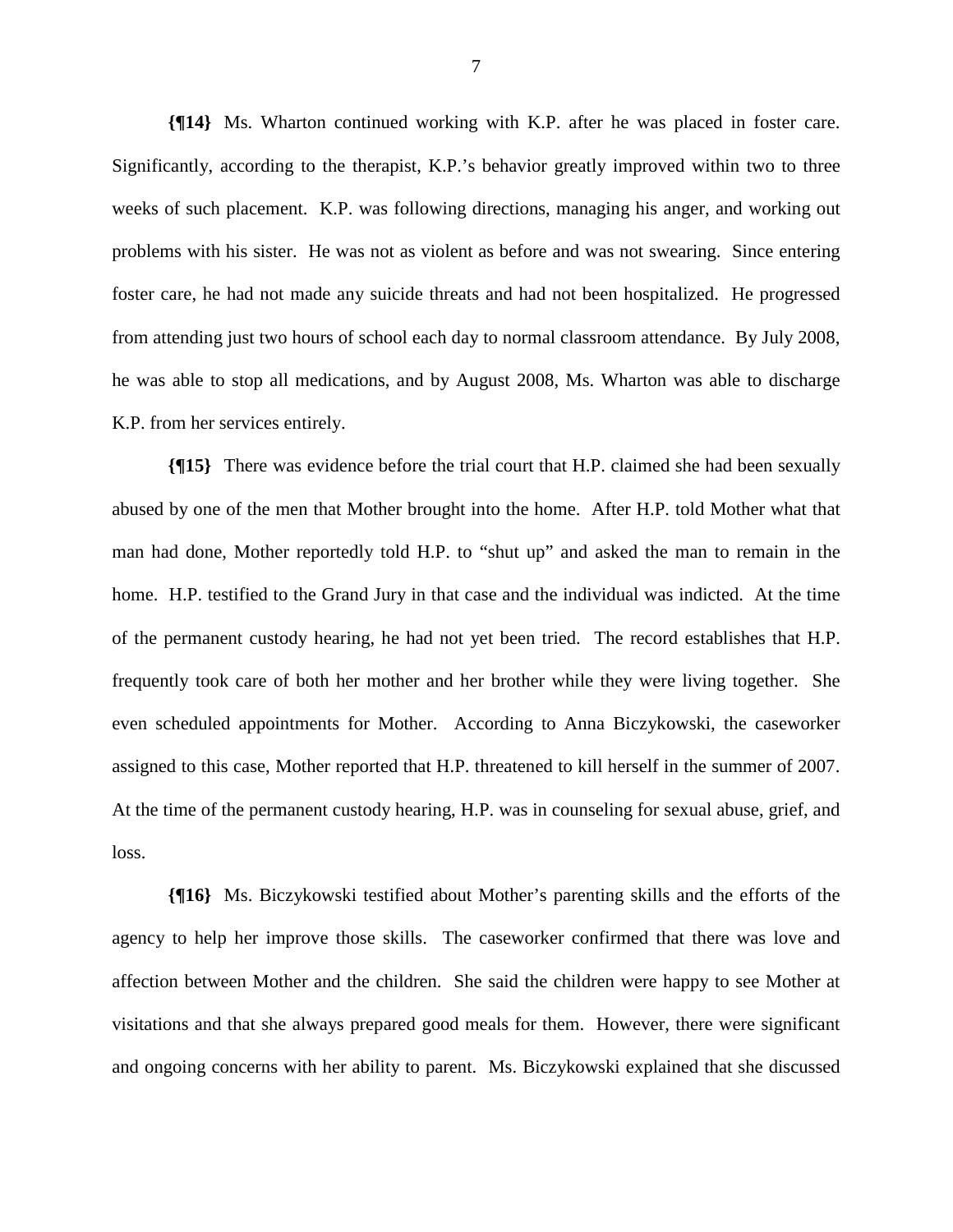the case plan with Mother, but that Mother did not appear to understand it. LCCS had made several efforts to help Mother with her parenting skills, but they were not successful. In addition to the previously mentioned efforts, the caseworker attempted to refer Mother to Catholic Charities for mentoring, but the agency would not initiate services because they had already worked with her for a long period of time without observing any progress, and they did not believe they could help her any further. Thinking that Mother might benefit from a nonclassroom approach, the case aide also attempted to help Mother during visits

**{¶17}** Despite these efforts, the caseworker testified that there was no improvement in Mother's parenting skills during the course of this case. The caseworker described the problematic way in which Mother would communicate with her children. She used a great deal of foul language, even immediately after being directed not to do so. Mother would swear at the children and frequently threatened to throw herself off a bridge. The caseworker explained that Mother's attitude often served to escalate the extreme behavior of her son. On one occasion, he yelled, "I hate you," to his mother, and she replied: "I hate you too, you little mother f\*\*\*er." When advised that such talk hurts the children, she would nevertheless repeat it again. When Mother used profanity or threatened to harm herself, the children would often become upset, cry, and rock in a corner. She used the word "f\*\*\*" regularly with the children, and talked to them about having sex with her boyfriends. The children told the caseworker that they had seen her engage in sexual activity with men. The caseworker explained that although the supervised visits were sometimes described in the visitation log as going well, the caseworker clarified that "a good visit with this mom is nobody is screaming, nobody is crying, \* \* \* [and] she didn't say anything that was going to make the kids end up in the corner rocking, crying."

8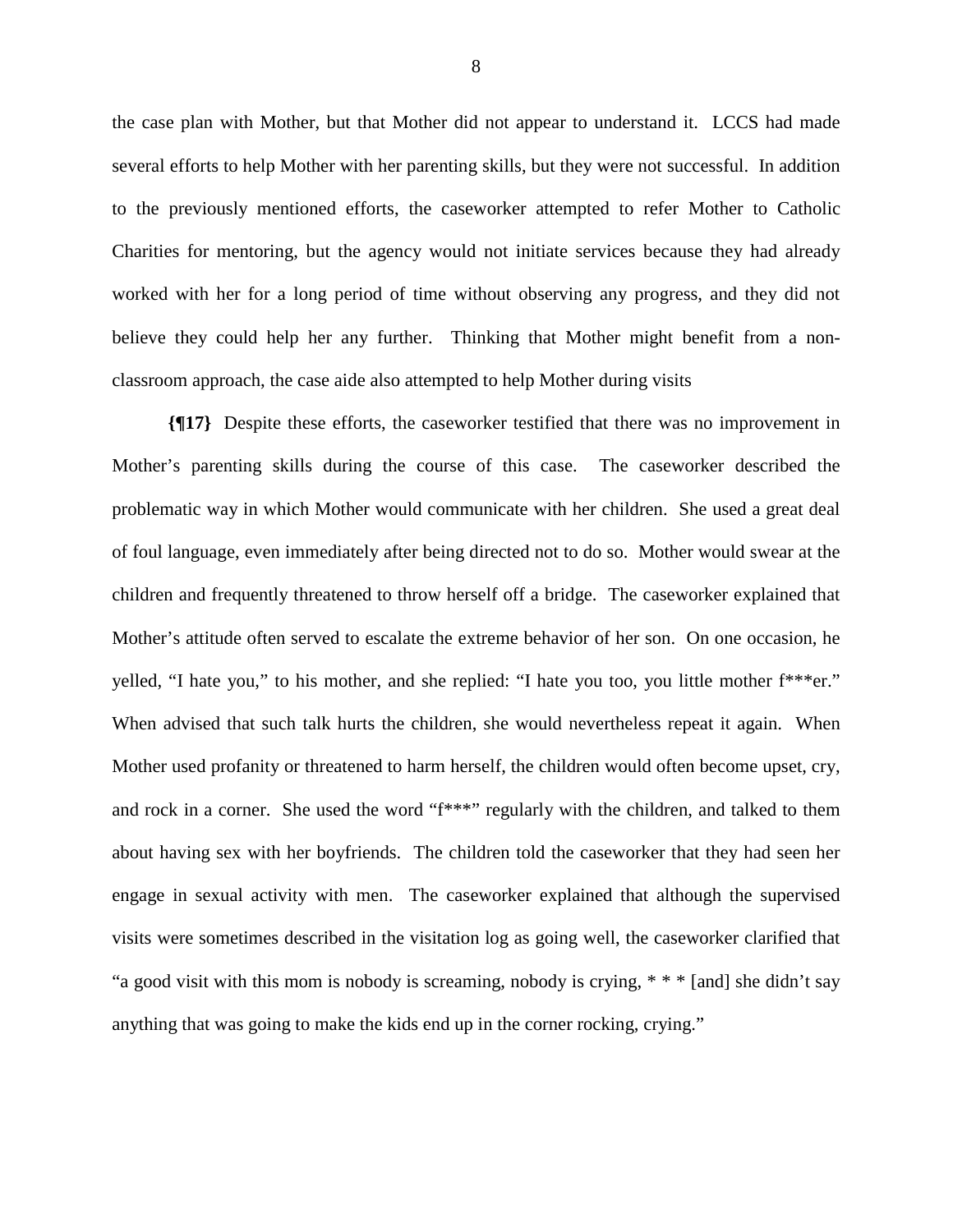**{¶18}** In October 2008, Mother asked the caseworker what would happen if the agency obtained permanent custody. When the caseworker told her that the children would be adopted, Mother told K.P. that, if that happened, she would move so far away he would never see her again. K.P. became very upset and started crying. His older sister, H.P., came to him and said that he should not be angry at Mother because she does not understand what she is saying.

**{¶19}** The caseworker testified that when it became obvious that Mother was not going to stop making improper comments, she developed a system with the children where she could simply intervene and attempt to protect them. Mother and the children were required to stay within sight of the caseworker. The children would clap three times when Mother said something that was upsetting, and the caseworker would intervene. The caseworker testified that Mother did not seem to understand that her comments could be damaging to her children.

**{¶20}** Mother's ability to keep her children safe was a continuing concern. Mother had a practice of accepting rides from strangers and permitting them into her home. Mother had even taken the children along with her in strangers' cars. According to Therapist Wharton, Mother said that she would meet people outside of a bar and bring them home that same night. Mother admitted that one of those people stole from her. Others have been charged with abusing her children. Despite being told that this unsafe behavior impacted the possibility of her children being returned to her, Mother failed to change her conduct. She accepted a ride from a stranger as late as one month before the permanent custody hearing. Caseworker Biczykowski, Clinical Counselor Reitman**,** and Therapist Wharton all expressed concern that Mother would not be able to keep inappropriate people out of her home.

**{¶21}** The father, who met Mother in a homeless shelter, had not seen H.P. or K.P. for five years. He claimed he stayed away because he was afraid Mother would have him arrested.

9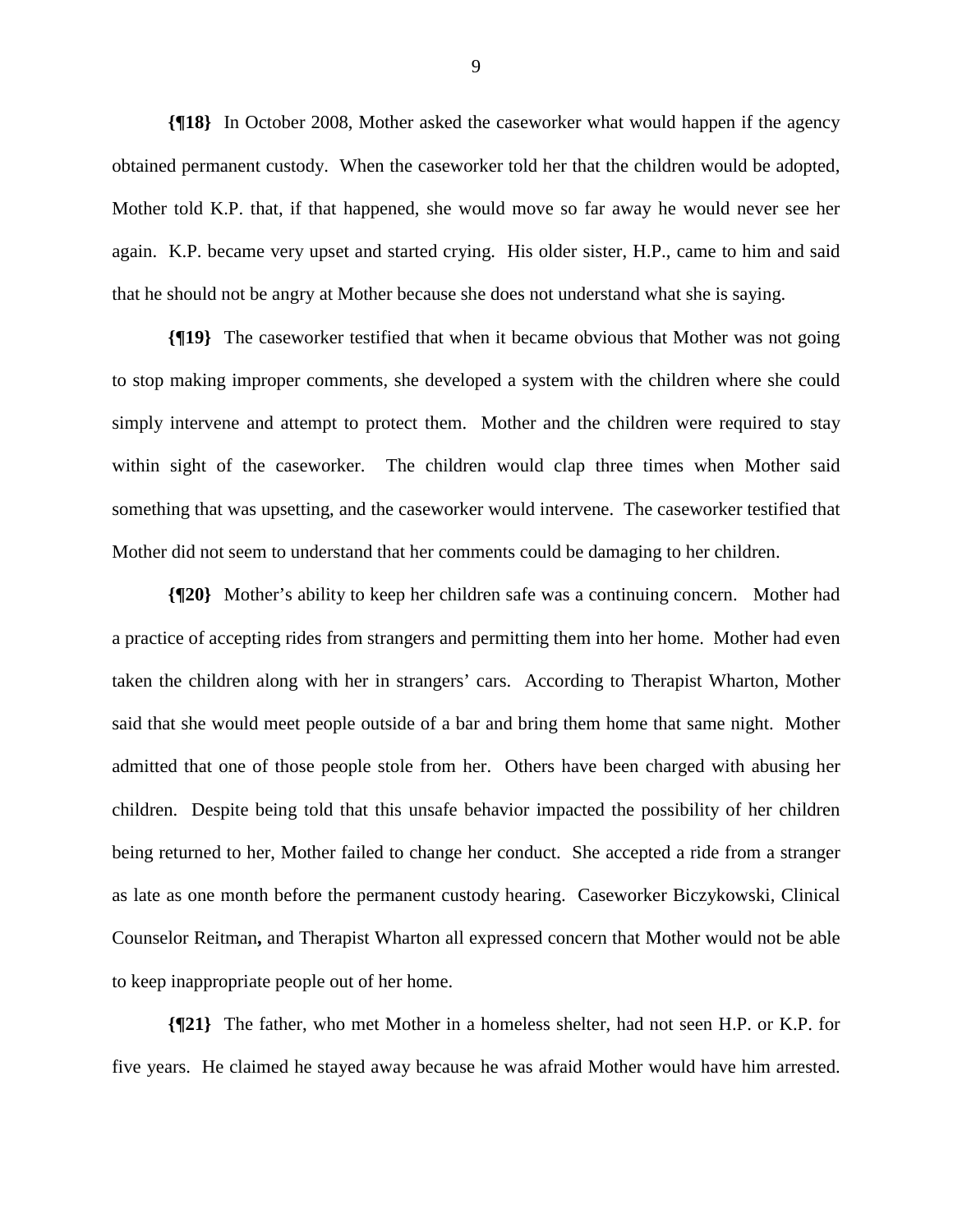He had a long history of substance abuse and two incarcerations for crimes involving domestic violence. He attended the adjudicatory and dispositional hearings and expressed an interest in visitation, but failed to follow-up by scheduling a visit. He also failed to engage in any of the matters included on his case plan.

**{¶22}** Marilyn Parker Jeffries testified on Mother's behalf. As Mother's pastor and friend, she testified that Mother is self-sufficient in terms of shopping and cooking, and that she loves her children and wants them back. She did not know, however, whether Mother fully appreciated the seriousness of the sexually inappropriate matters that occurred with her children. She also testified to making efforts to assist mother with transportation needs where bus transportation was not available.

**{¶23}** At the time of the permanent custody hearing, the children were placed in the same foster home and thriving. H.P. was doing very well in school and achieving good grades. K.P. was also doing well, although he has struggled because of his poor performance in the past. He has had no recent incidents of threatening to hurt himself or hospitalizations. The caseworker stated that the children have strongly bonded with the foster family.

**{¶24}** The second best interest factor requires consideration of the children's wishes for permanent placement. Each child has, on occasion, expressed a desire to return to live with Mother. K.P. has also expressed other desires, including wanting to remain in the foster home. Madeline Koeth, the guardian ad litem, reported that both children are very happy in the foster home and doing very well there. No doubt, her opinion reflects, at least in part, K.P.'s significant behavioral improvements since entering foster care. It is also apparent that the children suffered significant harm and had considerable problems while in the care of their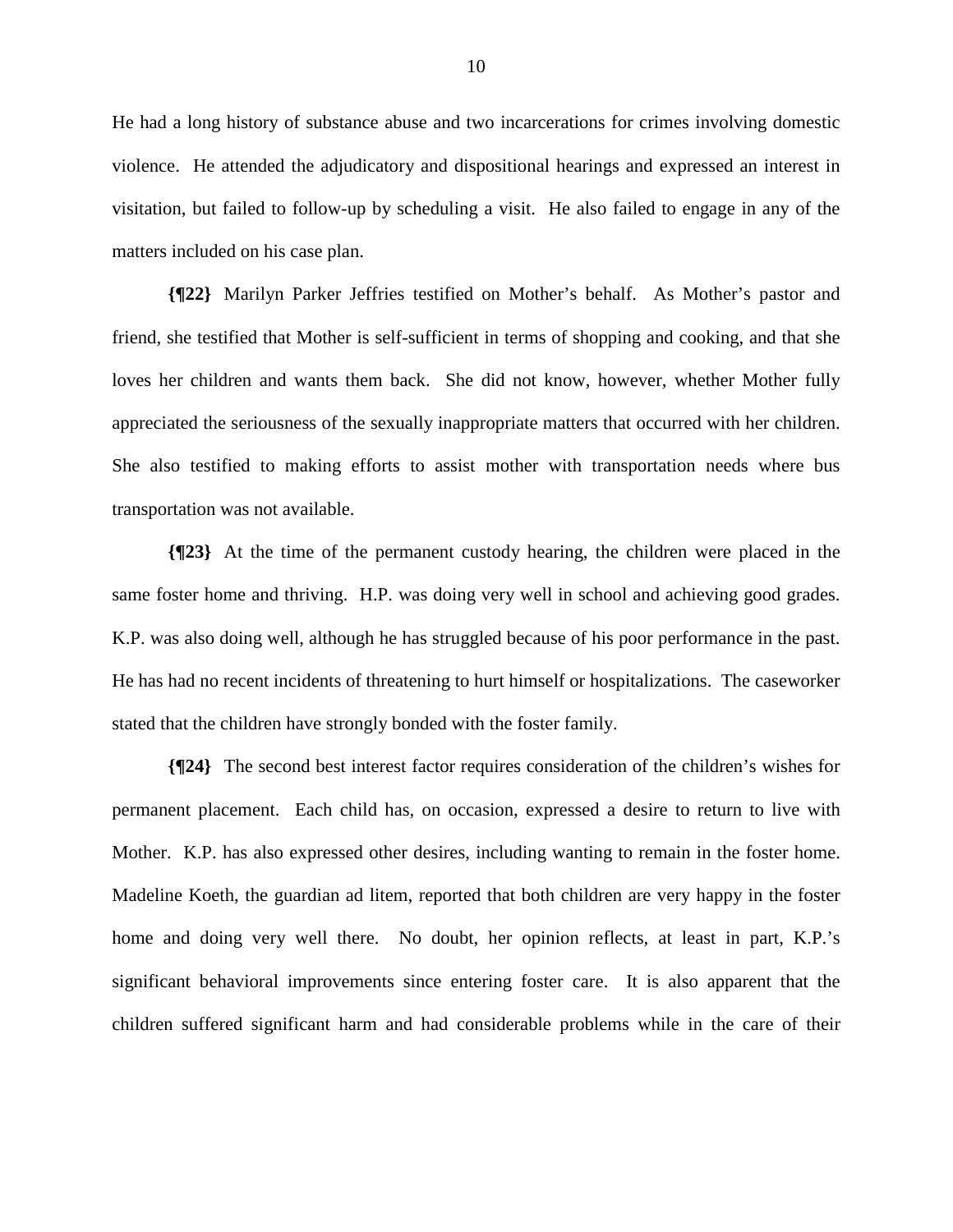mother. Ms. Koeth believes that it is in the best interests of both children to remain in the foster home.

**{¶25}** The children had been in the custody of the agency for approximately one and one-half years at the time of the permanent custody hearing. They are currently placed together in the same foster home. The foster family is interested in adopting both children if permanent custody is granted.

**{¶26}** The fourth best interest factor is the children's need for a legally secure permanent placement and whether that type of placement can be achieved without a grant of permanent custody to the agency. There was evidence before the trial court that the children need a legally secure placement and that neither parent could offer such a placement. According to the LCCS caseworker, Mother is not able to understand that her behavior places her children at risk and she is unwilling or unable to change that behavior. There was a great deal of evidence before the trial court that Mother's relationship with her children was detrimental to them. Father has not seen his children for several years and has not made any effort to comply with any of the matters asked of him. The caseworker believes that the children would be at risk if placed with him. Moreover, neither parent has any relatives for possible placement.

**{¶27}** Mother has argued that the evidence did not clearly eliminate legal custody with the foster parents as a viable option. The caseworker testified that the foster parents were not willing to accept legal custody of the children. According to the caseworker, the foster mother was frightened that an arrangement of legal custody would leave the door open for Mother or Father to seek custody at a later date, and she was also unwilling to disclose her residential address to the parents. Mother disputes the credibility of that statement because the caseworker previously indicated that she had not discussed legal custody with the foster parents. The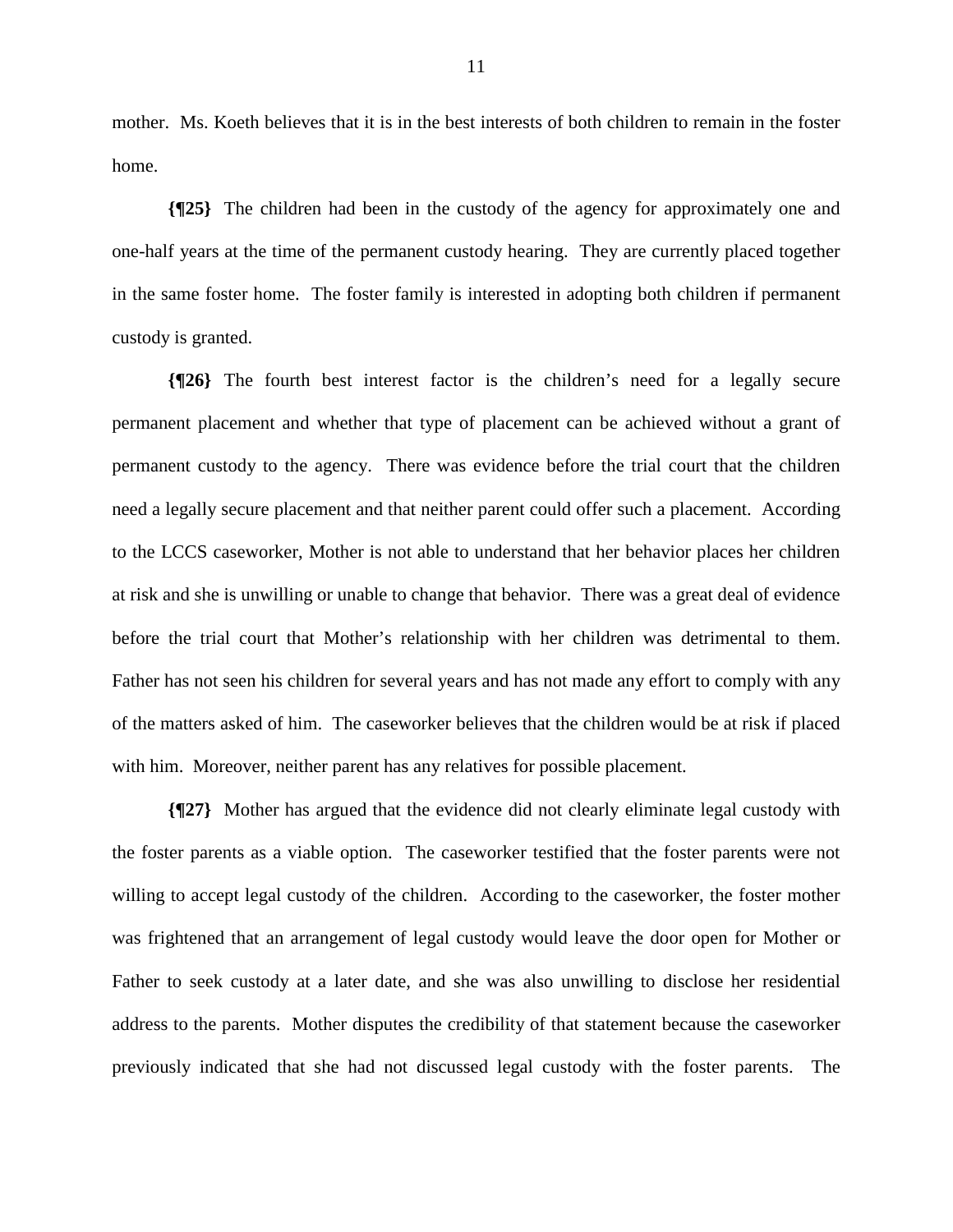argument is not persuasive, however, because Mother's attorney interrupted the caseworker's initial statement before it was completed and refused to allow her to explain. When the caseworker later had an opportunity to explain, she provided the reasons why legal custody was not an option with these foster parents. Moreover, the record does not support a finding that a continuation of the children's relationship with Mother would be in the best interest of these children. Indeed, there was little evidence of a healthy, positive relationship between the Mother and children. Rather, the evidence before the trial court indicates that Mother's interactions with these children jeopardized their mental and physical health.

**{¶28}** The caseworker also stated that she did not believe an extension of temporary custody would be beneficial. She did not believe the children could be reunited with either parent within a reasonable period of time. The caseworker testified that she believes the children would benefit from adoption and that adoption required an award of permanent custody to the agency. She stated that she believes permanent custody is in the best interest of the children.

**{¶29}** Finally, Mother has argued that she has been wrongly penalized because her cognitive ability is below average. In support of her contention, Mother has cited *In re Lay*  (1987), 43 Ohio App.3d 78. The appellate court reversed an order of permanent custody in that case. The issue before the court in *Lay* was whether the parents had acted so as to leave the child without adequate parental care. It should first be noted that the legal test for permanent custody that existed at that time has been altered by the 1988 revisions of R.C. 2151.414. Consequently, the legal analysis used in permanent custody decisions prior to those revisions has been largely rendered inapplicable. See *In re Culver* (June 23, 1999), 9th Dist. No. 19285, at fn. 1. To the extent that the substantive facts of the case retain any vitality, however, they also fail to support Mother's position.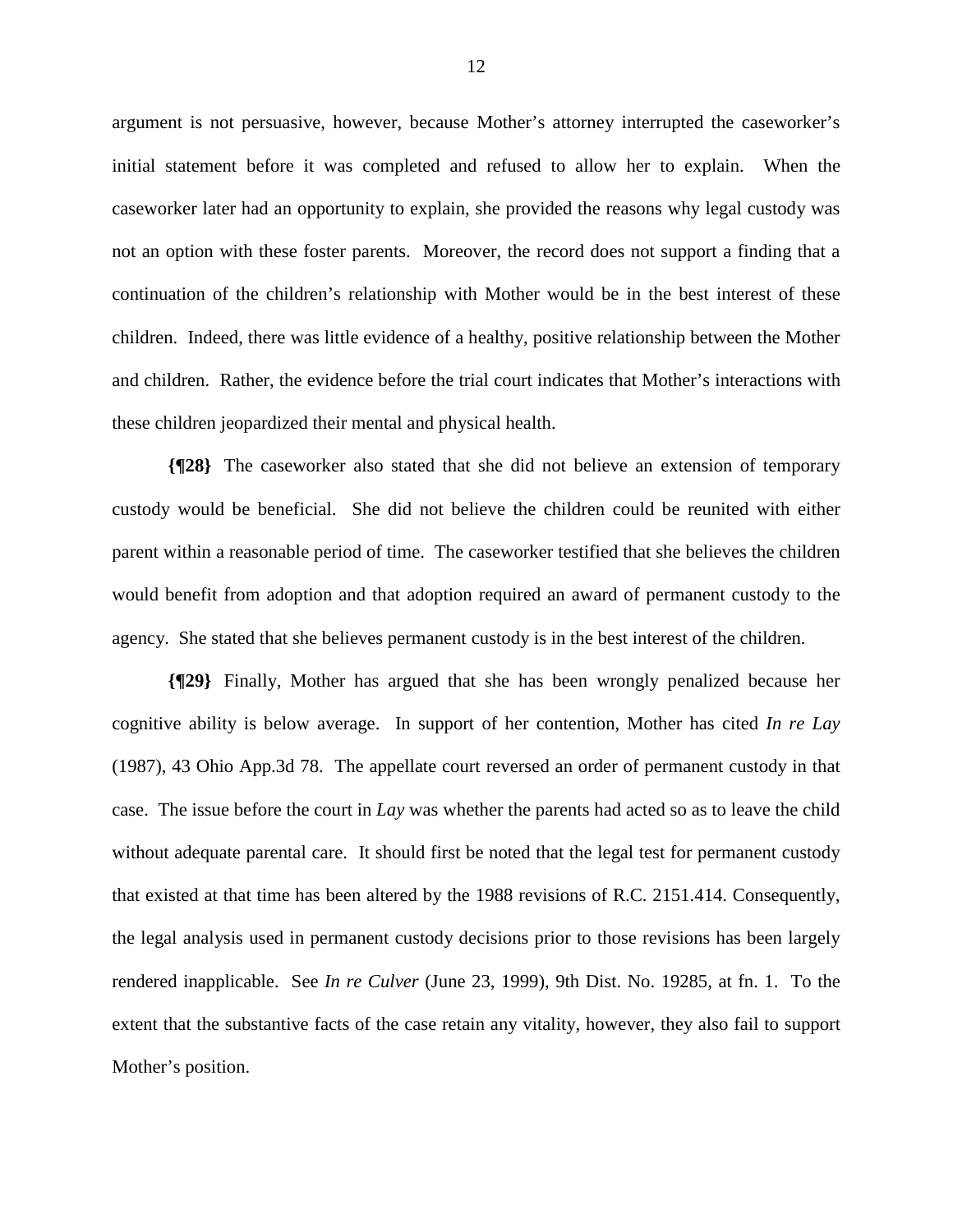**{¶30}** In *Lay*, the mother attended parenting classes, but made little progress; permitted her emotional needs to take precedence over her desire to provide parental care to her child; and was generally unable to place the safety and well-being of her child above her own emotional needs. *Lay*, 43 Ohio App.3d at 82. Although the mother made some progress in her ability to take care of her own needs, there was no evidence that she would be able to care for her child in the near future. Id. The decisional point for the reviewing court, however, was the progress of the father. The court found significant evidence that the father made every effort to be the best father he could. Id. He benefitted from parenting classes and from money management assistance. Id. There had been a "marked improvement" in his parenting skills and living arrangements. Id. Although the father was said to require substantial support from outside agencies, there was also evidence in the record that there were community agencies that could provide the needed support. Id.

**{¶31}** Those facts are easily distinguished from the present case. Here, Mother sat through parenting classes, counseling sessions and even had private assistance in her home, but was unable to demonstrate that she had learned anything at all from the services that had been provided to her. Critically, however, there is no other parent who is able to provide appropriate care to the children in this case. In addition, there was no evidence that continuing community resources would have made a difference. Consequently, *Lay* does not support Mother's position.

**{¶32}** Upon review, the record demonstrates that there was ample evidence before the trial court from which it could conclude that permanent custody was in the children's best interests. The trial court did not err in terminating Mother's parental rights and in placing H.P. and K.P. in the permanent custody of the agency. Mother's two assignments of error are overruled.